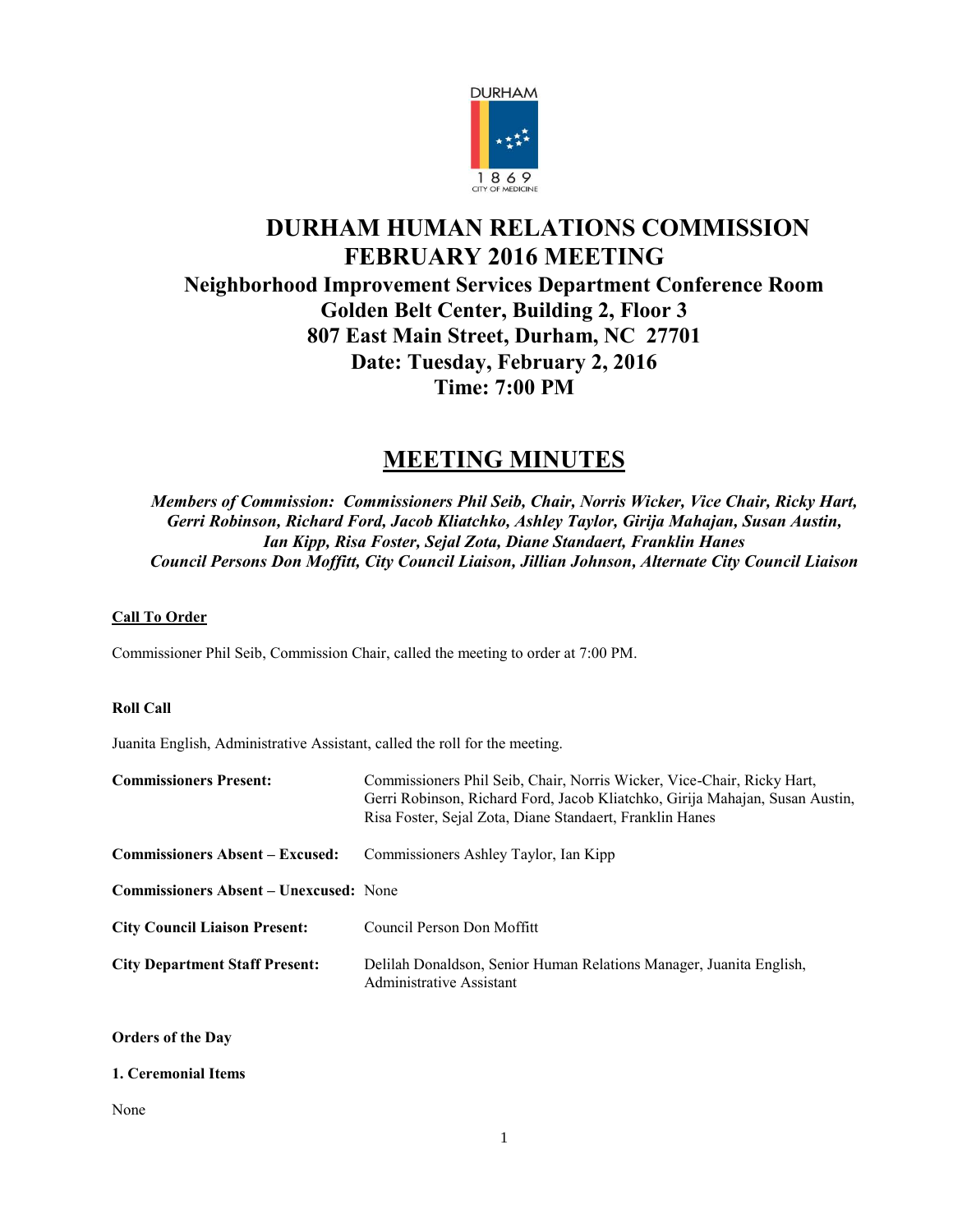# **2. Public Comments**

Delsia Acosta, Mother of Wildin David Guillen Acosta:

Delsia Acosta spoke to the Commission in Spanish and a translator interpreted for her in English. She explained to the Commission that her 18 year old son, Wildin David Guillen Acosta, who is a senior at Riverside High School, was taken into custody by U.S. Immigration and Custom Enforcement (ICE) agents on Thursday, January 28, 2016, as he was leaving their Durham home to go to school, and that she fears that her son will be deported back to his native country, Honduras, where she and her family fled to the United States to avoid gang violence, and that if he is deported, she fears he will be killed by gang violence. She asked the Commission for support in getting her son released from custody and from being deported.

There were many people at the meeting that were in support of Delsia Acosta and her son, Wildin David Guillen Acosta.

Commissioner Phil Seib, Commission Chair, and Commissioner Richard Ford provided resources to Ms. Delsia Acosta that specifically handle immigration and ICE issues.

Commissioner Girija Mahajan had informed the Commission by email on Tuesday afternoon, February 2, 2016, before the Commission meeting was held, that a friend of the Acosta family, who was organizing community support for Wildin David Guillen Acosta, had reached out to her, and she informed him that anyone is welcome to speak at the DHRC meetings during the public comment portion of the meeting. She had also informed the Commission in the email that she planned to propose a resolution at tonight's meeting in support of the Wildin David Guillen Acosta, and she provided her proposed resolution in the email; copy of email attached, (see Attachment 1).

Commissioner Girija Mahajan informed the Commission at the meeting that she was proposing a resolution in support of Wildin David Guillen Acosta, and she read the proposed resolution aloud as follows:

The Durham Human Relations Commission calls for the immediate release of Wildin David Guillen Acosta (A# 206-799- 049) of Durham. Wildin was a victim of an ICE raid earlier this week as he was leaving for school. He does not have a previous criminal record, and at the time of his arrest was a student at Riverside High School. He came to the United States fleeing gang violence. If Wildin is deported, this would go against our humanitarian principles and place his life in grave danger. According to DHS guidelines, Wildin is a low priority for deportation, and for that reason, we would urge that he be granted favorable exercise of prosecutorial discretion. Please don't separate this young man from his family. We, the Durham Human Relations Commission urge you to take action and release Wildin David Guillen Acosta from detention and call on ICE to immediately stop his deportation.

The Commission discussed Delsia Acosta's plea to the Commission for support of her son and the proposed resolution in support of her son. Some Commissioners voiced their concern that addressing federal government issues would be outside the scope of the Commission's authority. Some Commissioners voiced their support of the proposed resolution, and their belief that this matter is a human relations issue involving the Durham community.

Commissioner Ricky Hart called for "Orders of the Day" to get back to the order of the agenda since discussing a proposed resolution was out of order during the public comments portion of the meeting.

Commissioner Girija Mahajan requested that her proposed resolution be put on the meeting agenda as new business, and Commissioner Phil Seib, Commission Chair, added the proposed resolution to the meeting agenda under Item 10. New Business.

Commissioner Phil Seib, Commission Chair, exercised his right to take agenda items out of order; he went from Item 2. Public Comments to Item 10. New Business; then he went to Item 4. Presentations.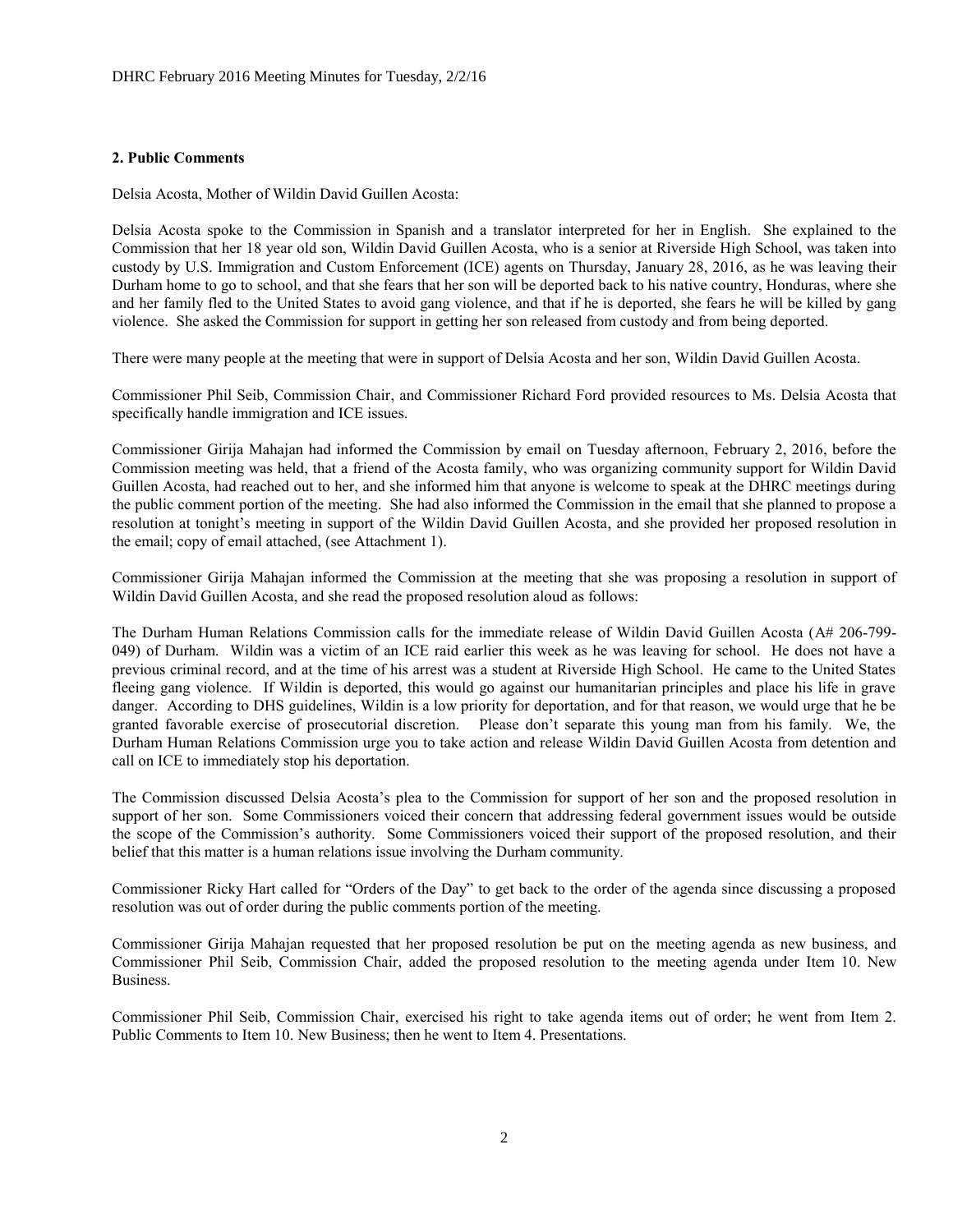# **3. Approval of Minutes**

Note: Commissioner Phil Seib, Commission Chair, tabled this agenda item until the next meeting.

# **4. Presentations**

Bull City Connector Route Change:

John Tallmadge, Director of Regional Services Development of GoTriangle, made a presentation to the Commission about the Bull City Connector and the route change that eliminated service to the Durham Transportation Station. He provided the Commission with a copy of his PowerPoint presentation; copy of presentation attached, (see Attachment 2).

There was one GoTriangle representative present at the meeting in support of the GoTriangle presentation as follows:

Jeffrey Sullivan, Public Involvement Associate

There were three City of Durham representatives present at the meeting in support of the GoTriangle presentation as follows:

Keith Chadwell, Deputy City Manager Mark Ahrendsen, Transportation Director Armando Sullivan, Transit Apprentice

There were three Duke University representatives present at the meeting in support of the GoTriangle presentation as follows:

Phail Wynn, Jr., Vice President, Durham and Regional Affairs Carl DePinto, Director of Parking and Transportation Alison Carpenter, Transit Planner

Bull City Connector Route Change Impact to Riders:

Nikki Brown of SpiritHouse, Inc., made a presentation to the Commission about the Bull City Connector and the impact to riders due to the route change that eliminated service to the Durham Transportation Station. She provided the Commission with a handout; copy of the handout attached, (see Attachment 3).

Commissioner Phil Seib, Commission Chair, formed an ad hoc committee to address the Bull City Connector route change impact to riders issue with the following Commission members: Commissioner Diane Standaert, Commissioner Risa Foster, and Commissioner Franklin Hanes. Commissioner Phil Seib, Commission Chair, appointed Commissioner Diane Standaert as Chair of the Bull City Connector Route Change Impact to Riders Committee.

Commissioner Phil Seib, Commission Chair, asked the committee to review the information presented to see if there were any recommendations that needed to be made to the Commission about this issue.

## **5. Executive Committee Report**

Commissioner Phil Seib, Commission Chair, conducted an Executive Committee meeting at 6:30 PM, before the Commission meeting was held.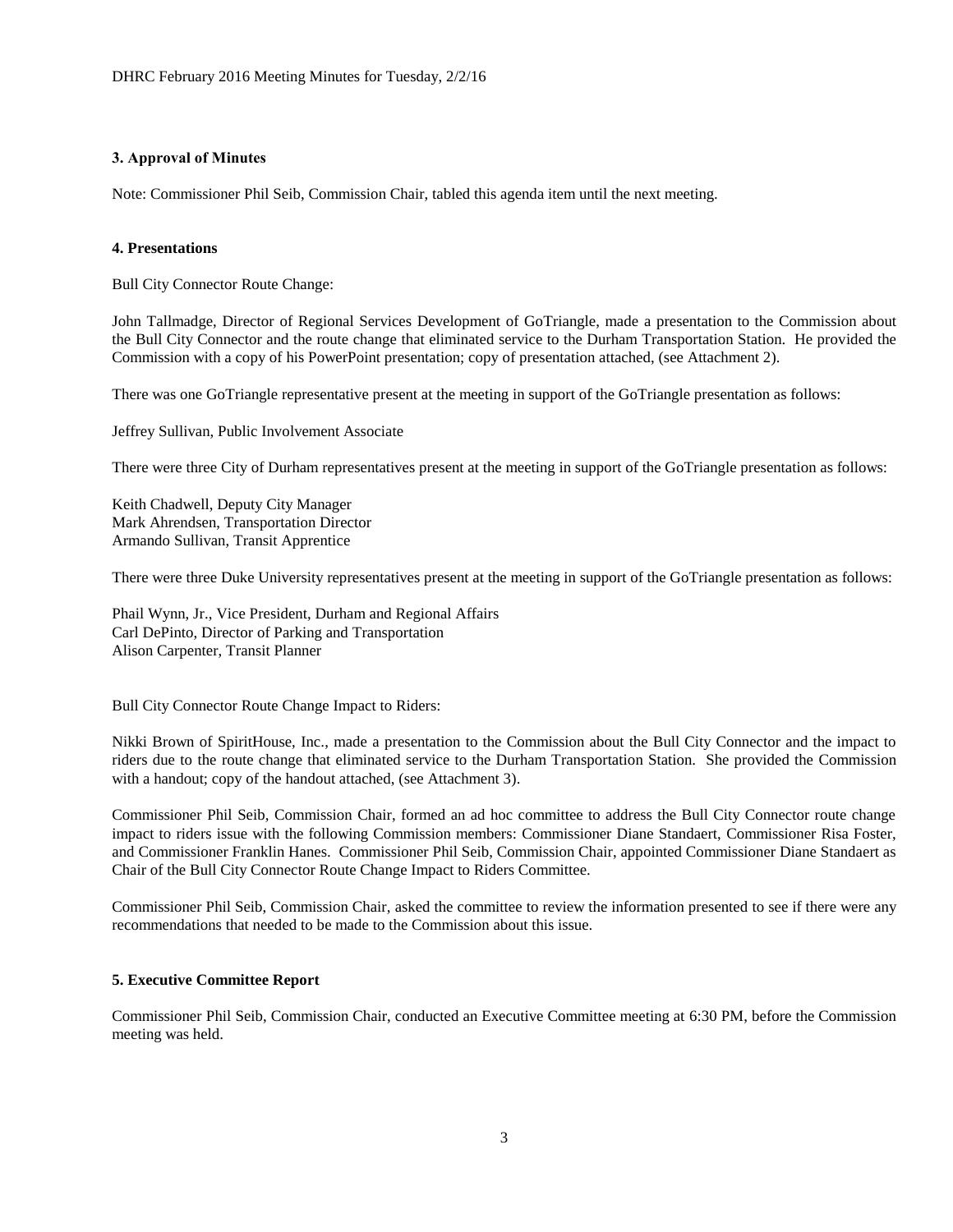#### **6. Committee & Special Project Reports**

## **Standing Committees:**

Community Outreach Committee:

Note: Commissioner Phil Seib, Commission Chair, tabled this agenda item until the next meeting.

Human Relations Hearing Committee for Housing Appeals:

Note: Commissioner Phil Seib, Commission Chair, tabled this agenda item until the next meeting.

Policies & Procedures Committee:

Note: Commissioner Phil Seib, Commission Chair, tabled this agenda item until the next meeting.

Special Events Committee:

Note: Commissioner Phil Seib, Commission Chair, tabled this agenda item until the next meeting.

Website/Marketing Committee:

Note: Commissioner Phil Seib, Commission Chair, tabled this agenda item until the next meeting.

#### **7. Commissioner Communications and Announcements**

Note: Commissioner Phil Seib, Commission Chair, tabled this agenda item until the next meeting.

#### **8. Human Relations Manager's Report**

Delilah Donaldson, Senior Human Relations Manager, provided Commission members with the Human Relations Manager's Report for January 2016.

Delilah Donaldson, Senior Human Relations Manager, provided Commission members with the HUD Fair Housing Case Report for January 2016.

#### **8.01 Human Relations Communications/Announcements**

Delilah Donaldson, Senior Human Relations Manager, provided Commission members with the Human Relations Division Calendar for February 2016. She also provide Commission members with a flyer of the upcoming 14<sup>th</sup> Annual Women's Forum celebrating "Women's History Month" to be held in City Hall on Thursday, March 24, 2016 at 6:00 PM.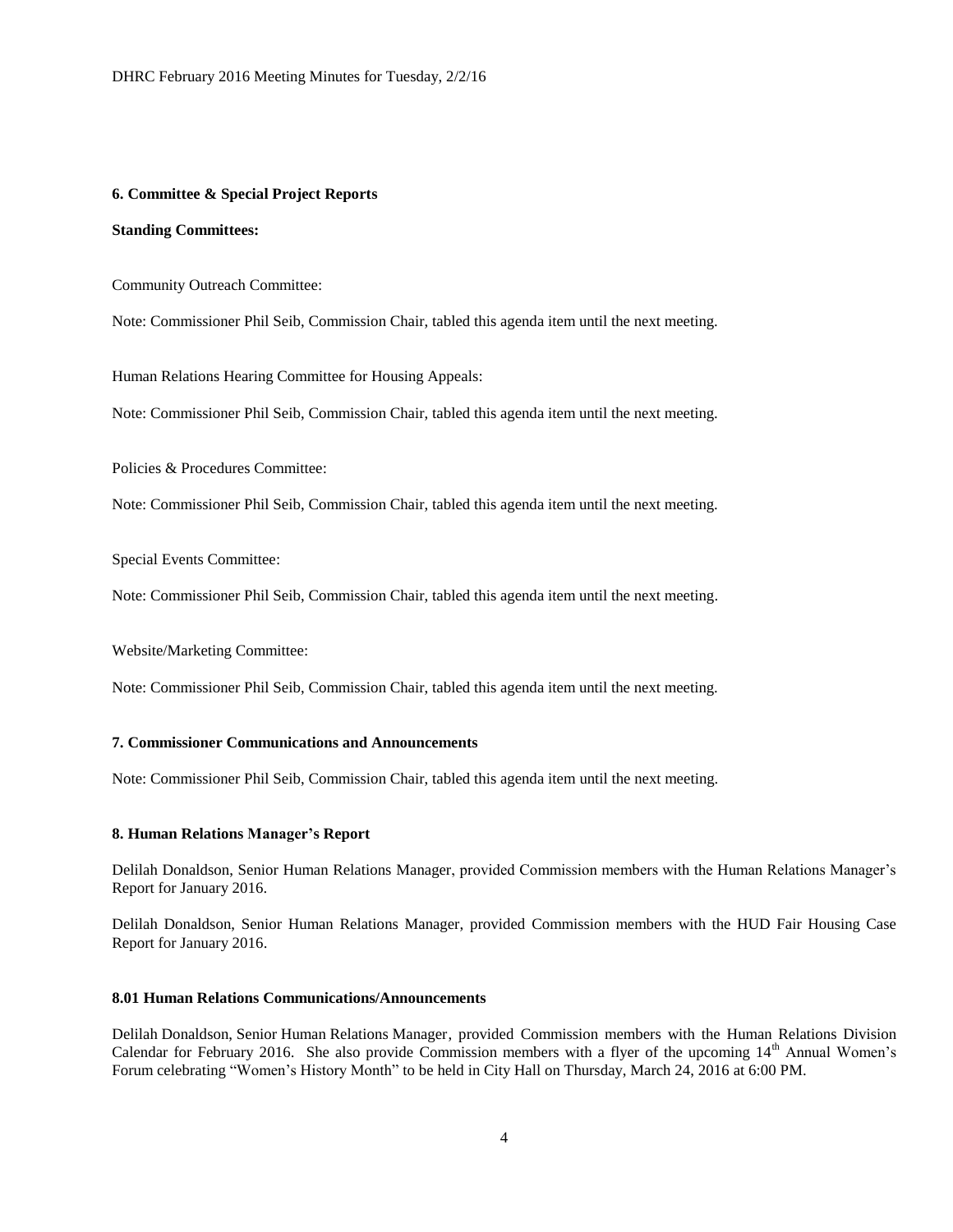#### **9. Old Business**

City of Durham Human Relations Survey:

Note: Commissioner Phil Seib, Commission Chair, tabled this agenda item until the next meeting.

Development of Priority Subjects for 2016:

Note: Commissioner Phil Seib, Commission Chair, tabled this agenda item until the next meeting.

#### **10. New Business**

Proposed Resolution in Support of Delsia Acosta's Son, Wildin David Guillen Acosta:

Commissioner Girija Mahajan made a motion for the Commission to accept her proposed resolution as stated; Commissioner Risa Foster seconded the motion.

The Commission members discussed the proposed resolution.

Some Commission members thought that since this issue was just brought to the Commission at this meeting, and no fact findings had been done, that a vote on the motion should be tabled at this time, and an ad hoc committee formed to do research on the issue, then hold a special meeting to hear the committee's findings and to vote on the motion, or do so at the March meeting.

Some Commission members thought that a resolution of support would help, but if the Commission waited to take action for two weeks or a month that it may be too late.

Commissioner Girija Mahajan expressed her belief that a resolution of support could make a difference, and she asked the Commission to take time at the meeting to come up with a resolution that the Commission could support, and she informed the Commission that she was open to amendments to her proposed resolution.

Commissioner Phil Seib, Commission Chair, formed an ad hoc committee with the following members: Commissioner Girija Mahajan, Commissioner Gerri Robinson, and Commissioner Norris Wicker, Commission Vice Chair.

Commissioner Phil Seib, Commission Chair, had the committee members leave the meeting to revise the proposed resolution that could be presented to the Commission for a vote at the meeting.

The ad hoc committee returned to the meeting and Commissioner Phil Seib, Commission Chair, asked the committee to present the revised proposed resolution to the Commission.

Commissioner Girija Mahajan read the revised proposed resolution aloud as follows:

"The Durham Human Relations Commission is very concerned by the targeting of Durham immigrant youth by immigration authorities. We have learned of one young man being arrested on the way to school. Like many others, he came to the United States fleeing gang violence. If these young people are deported, this would go against our humanitarian principles and place their lives in grave danger. These young people are low priority for deportation, and for that reason, we would urge that they be granted favorable exercise of prosecutorial discretion. Please don't separate these immigrant youth from their families and the Durham community. We, the Durham Human Relations Commission urge suspension of ICE raids in our local community and for the release of currently detained Durham youth. It has generated enormous fear among our immigrant and Latino community and has also disrupted their school attendance. We, the Durham Human Relations Commission value every member of the community."